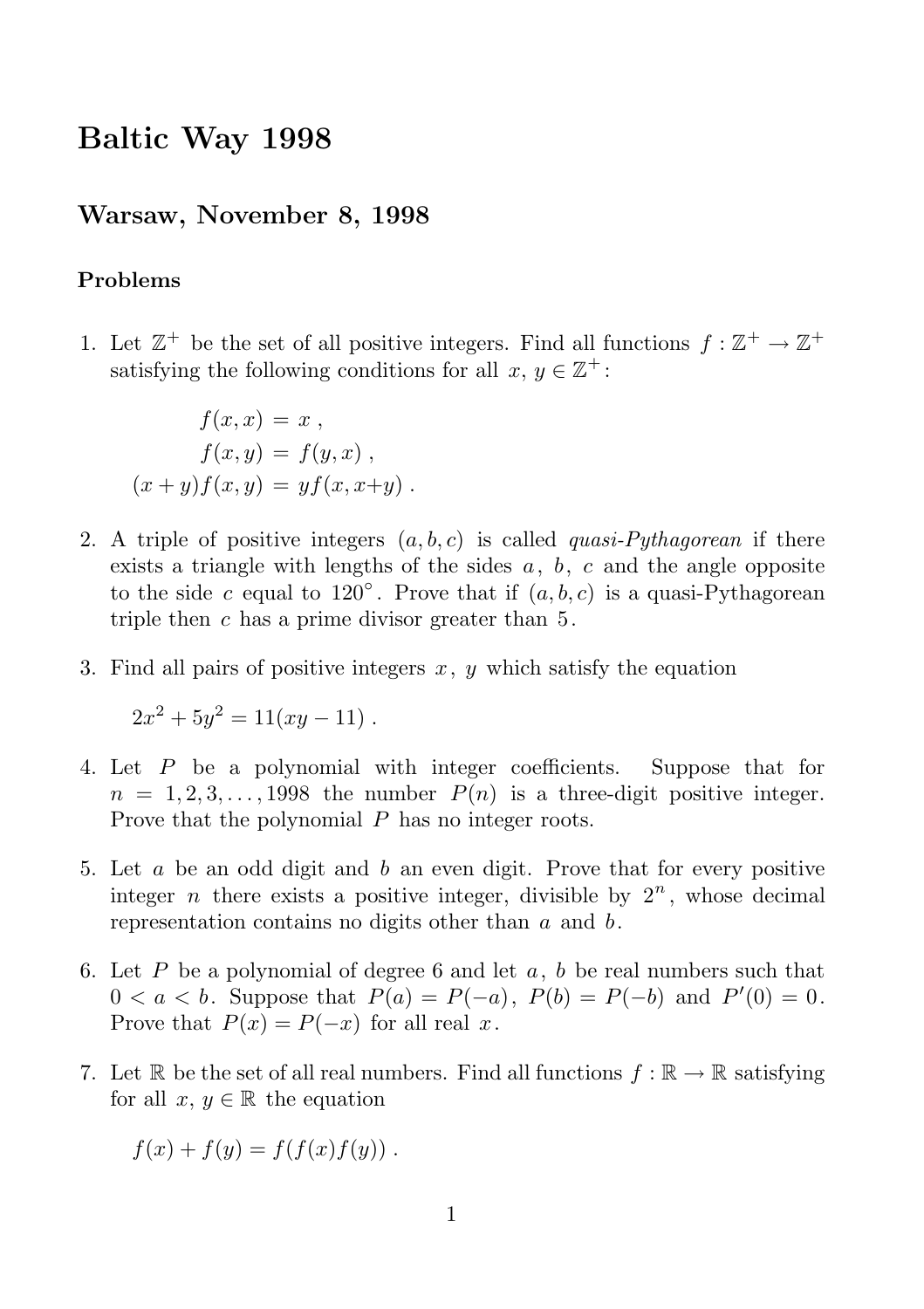8. Let  $P_k(x) = 1 + x + x^2 + \cdots + x^{k-1}$ . Show that

$$
\sum_{k=1}^{n} \binom{n}{k} P_k(x) = 2^{n-1} P_n\left(\frac{1+x}{2}\right)
$$

for every real number  $x$  and every positive integer  $n$ .

- 9. Let the numbers  $\alpha$ ,  $\beta$  satisfy  $0 < \alpha < \beta < \pi/2$  and let  $\gamma$  and  $\delta$  be the numbers defined by the conditions:
	- (i)  $0 < \gamma < \pi/2$ , and tan  $\gamma$  is the arithmetic mean of tan  $\alpha$  and tan  $\beta$ ;
	- (ii)  $0 < \delta < \pi/2$ , and  $\frac{1}{\cos \delta}$  is the arithmetic mean of  $\frac{1}{\cos \alpha}$  and  $\frac{1}{\cos \beta}$ . Prove that  $\gamma < \delta$ .
- 10. Let  $n \geq 4$  be an even integer. A regular n-gon and a regular  $(n-1)$ -gon are inscribed into the unit circle. For each vertex of the  $n$ -gon consider the distance from this vertex to the nearest vertex of the  $(n-1)$ -gon, measured along the circumference. Let S be the sum of these n distances. Prove that S depends only on  $n$ , and not on the relative position of the two polygons.
- 11. Let  $a, b$  and  $c$  be the lengths of the sides of a triangle with circumradius  $R$ . Prove that

$$
R \geqslant \frac{a^2 + b^2}{2\sqrt{2a^2 + 2b^2 - c^2}} \ .
$$

When does equality hold?

12. In a triangle ABC,  $\angle BAC = 90^\circ$ . Point D lies on the side BC and satisfies  $\angle BDA = 2\angle BAD$ . Prove that

$$
\frac{1}{|AD|} = \frac{1}{2} \left( \frac{1}{|BD|} + \frac{1}{|CD|} \right).
$$

- 13. In a convex pentagon  $ABCDE$ , the sides AE and BC are parallel and  $\angle ADE = \angle BDC$ . The diagonals AC and BE intersect at P. Prove that  $\angle EAD = \angle BDP$  and  $\angle CBD = \angle ADP$ .
- 14. Given a triangle ABC with  $|AB| < |AC|$ . The line passing through B and parallel to  $AC$  meets the external bisector of angle  $BAC$  at D. The line passing through C and parallel to  $AB$  meets this bisector at E. Point F lies on the side AC and satisfies the equality  $|FC| = |AB|$ . Prove that  $|DF| = |FE|.$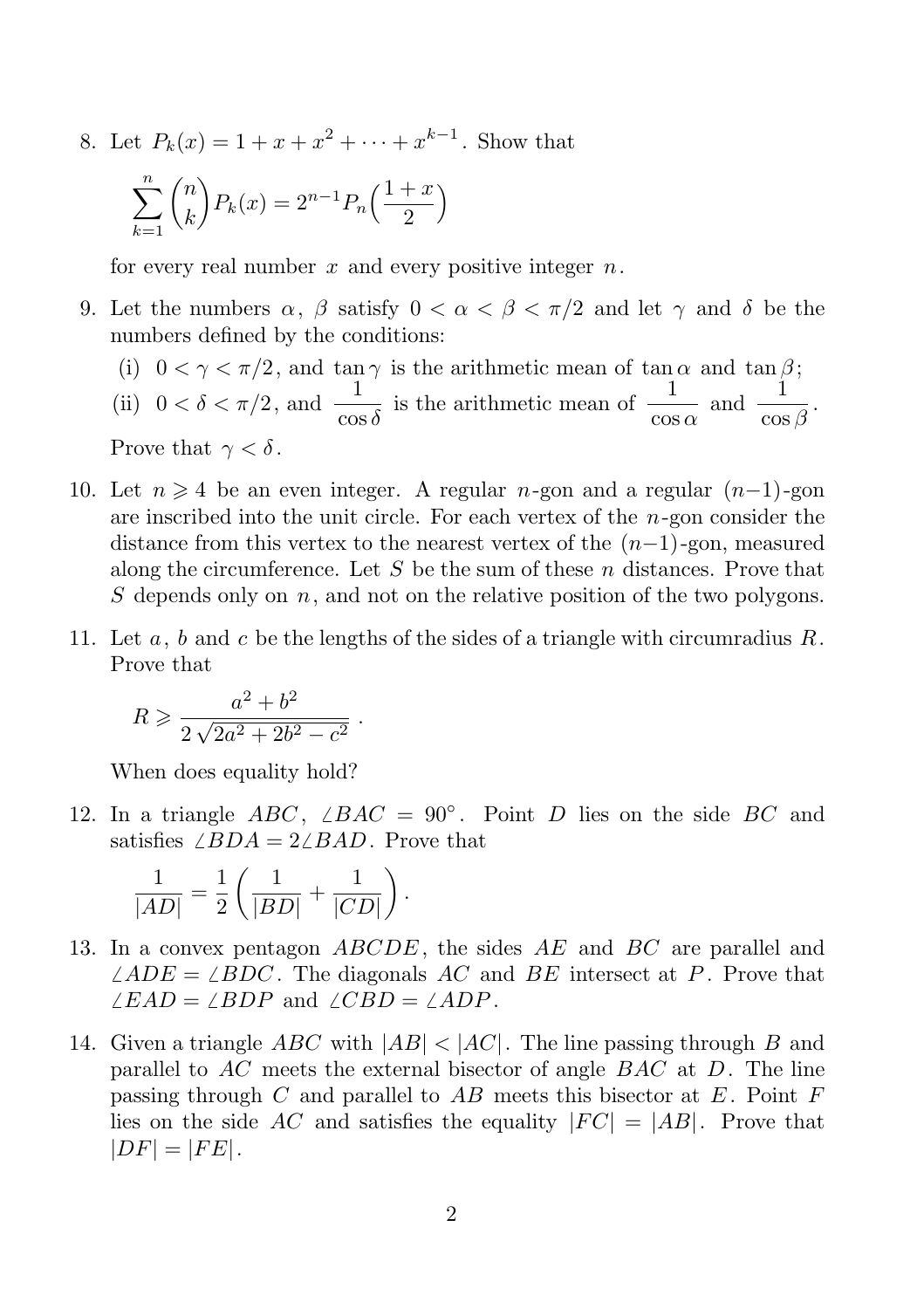15. Given an acute triangle  $ABC$ . Point D is the foot of the perpendicular from A to  $BC$ . Point E lies on the segment  $AD$  and satisfies the equation

$$
\frac{|AE|}{|ED|} = \frac{|CD|}{|DB|}.
$$

Point  $F$  is the foot of the perpendicular from  $D$  to  $BE$ . Prove that  $\angle AFC = 90^{\circ}$ .

- 16. Is it possible to cover a  $13 \times 13$  chessboard with forty-two tiles of size  $4 \times 1$ so that only the central square of the chessboard remains uncovered? (It is assumed that each tile covers exactly four squares of the chessboard, and the tiles do not overlap.)
- 17. Let n and k be positive integers. There are  $nk$  objects (of the same size) and  $k$  boxes, each of which can hold  $n$  objects. Each object is coloured in one of  $k$  different colours. Show that the objects can be packed in the boxes so that each box holds objects of at most two colours.
- 18. Determine all positive integers  $n$  for which there exists a set  $S$  with the following properties:
	- (i) S consists of n positive integers, all smaller than  $2^{n-1}$ ;
	- (ii) for any two distinct subsets  $A$  and  $B$  of  $S$ , the sum of the elements of  $A$  is different from the sum of the elements of  $B$ .
- 19. Consider a ping-pong match between two teams, each consisting of 1000 players. Each player played against each player of the other team exactly once (there are no draws in ping-pong). Prove that there exist ten players, all from the same team, such that every member of the other team has lost his game against at least one of those ten players.
- 20. We say that an integer m covers the number 1998 if 1, 9, 9, 8 appear in this order as digits of  $m$ . (For instance, 1998 is covered by 215993698 but not by 213326798.) Let  $k(n)$  be the number of positive integers that cover 1998 and have exactly n digits  $(n \geq 5)$ , all different from 0. What is the remainder of  $k(n)$  in division by 8?

#### Solutions

1. Answer:  $f(x, y) = \text{lcm}(x, y)$  is the only such function.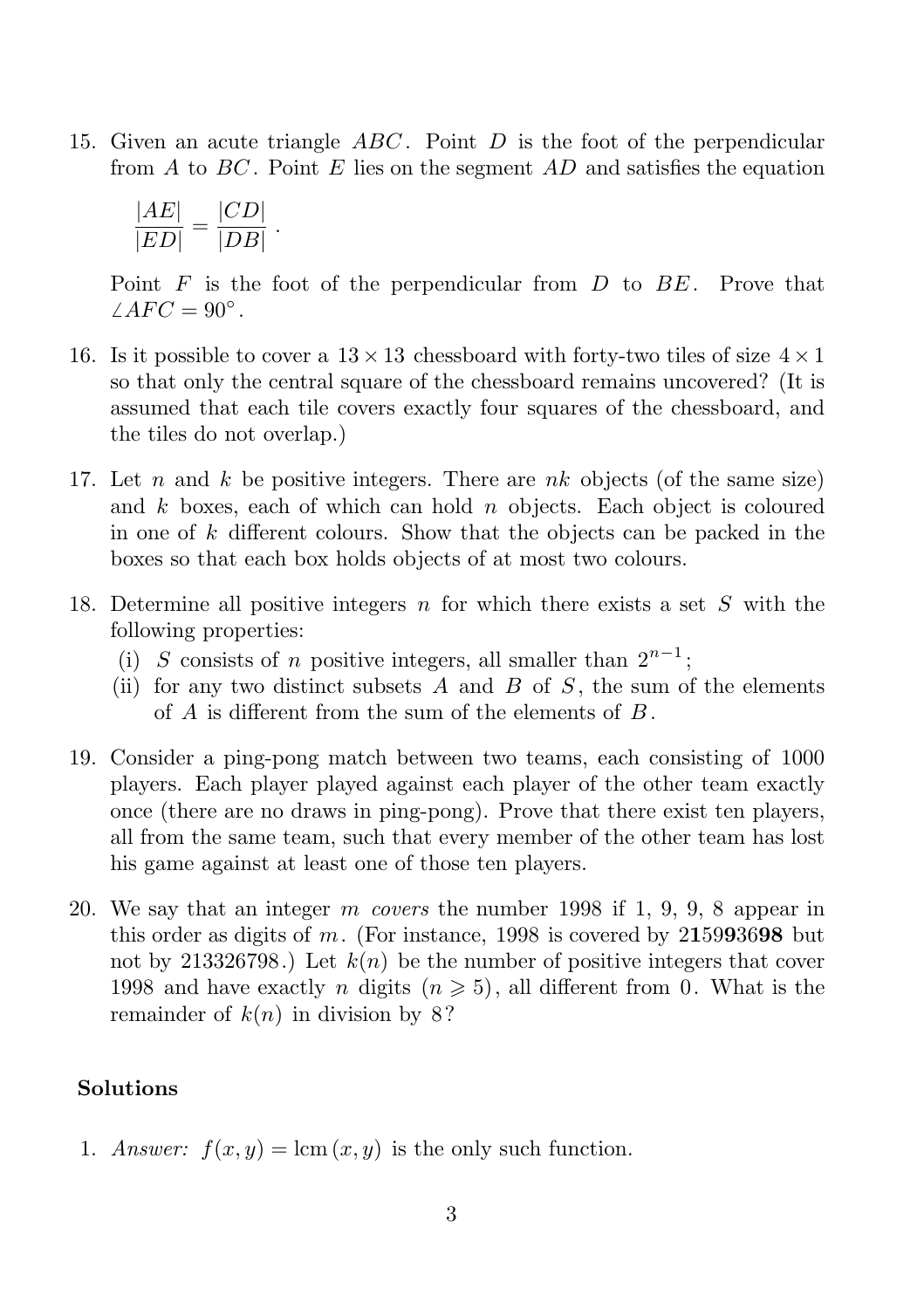We first show that there is at most one such function f. Let  $z \geqslant 2$  be an integer. Knowing the values  $f(x, y)$  for all x, y with  $0 \lt x, y \lt z$ , we compute  $f(x, z)$  for  $0 < x < z$  using the third equation (with  $y = z - x$ ); then from the first two equations we get the values  $f(z, y)$  for  $0 < y \leq z$ . Hence, if  $f$  exists then it is unique.

Experimenting a little, we can guess that  $f(x, y)$  is the least common multiple of x and  $y$ . It remains to verify that the least-common-multiple function satisfies the given equations. The first two are clear, and for the third one:

$$
(x+y)\cdot \text{lcm}(x,y) = (x+y)\cdot \frac{xy}{\text{gcd}(x,y)} = y\cdot \frac{x(x+y)}{\text{gcd}(x,x+y)} =
$$

$$
= y\cdot \text{lcm}(x,x+y).
$$

2. By the cosine law, a triple of positive integers  $(a, b, c)$  is quasi-Pythagorean if and only if

$$
c^2 = a^2 + ab + b^2 \tag{1}
$$

If a triple  $(a, b, c)$  with a common divisor  $d > 1$  satisfies (1), then so does the reduced triple  $\left(\frac{a}{d}, \frac{b}{d}\right)$  $\frac{b}{d}, \frac{c}{d}$ d ). Hence it suffices to prove that in every irreducible quasi-Pythagorean triple the greatest term  $c$  has a prime divisor greater than 5. Actually, we will show that in that case every prime divisor of c is greater than 5.

Let  $(a, b, c)$  be an irreducible triple satisfying (1). Note that then a, b and c are pairwise coprime. We have to show that c is not divisible by 2, 3 or 5.

If c were even, then a and b (coprime to c) should be odd, and  $(1)$  would not hold.

Suppose now that c is divisible by 3, and rewrite  $(1)$  as

$$
4c^2 = (a+2b)^2 + 3a^2.
$$
 (2)

Then  $a + 2b$  must be divisible by 3. Since a is coprime to c, the number  $3a<sup>2</sup>$  is not divisible by 9. This yields a contradiction since the remaining terms in (2) are divisible by 9.

Finally, suppose c is divisible by 5 (and hence a is not). Again we get a contradiction with  $(2)$  since the square of every integer is congruent to  $0$ ,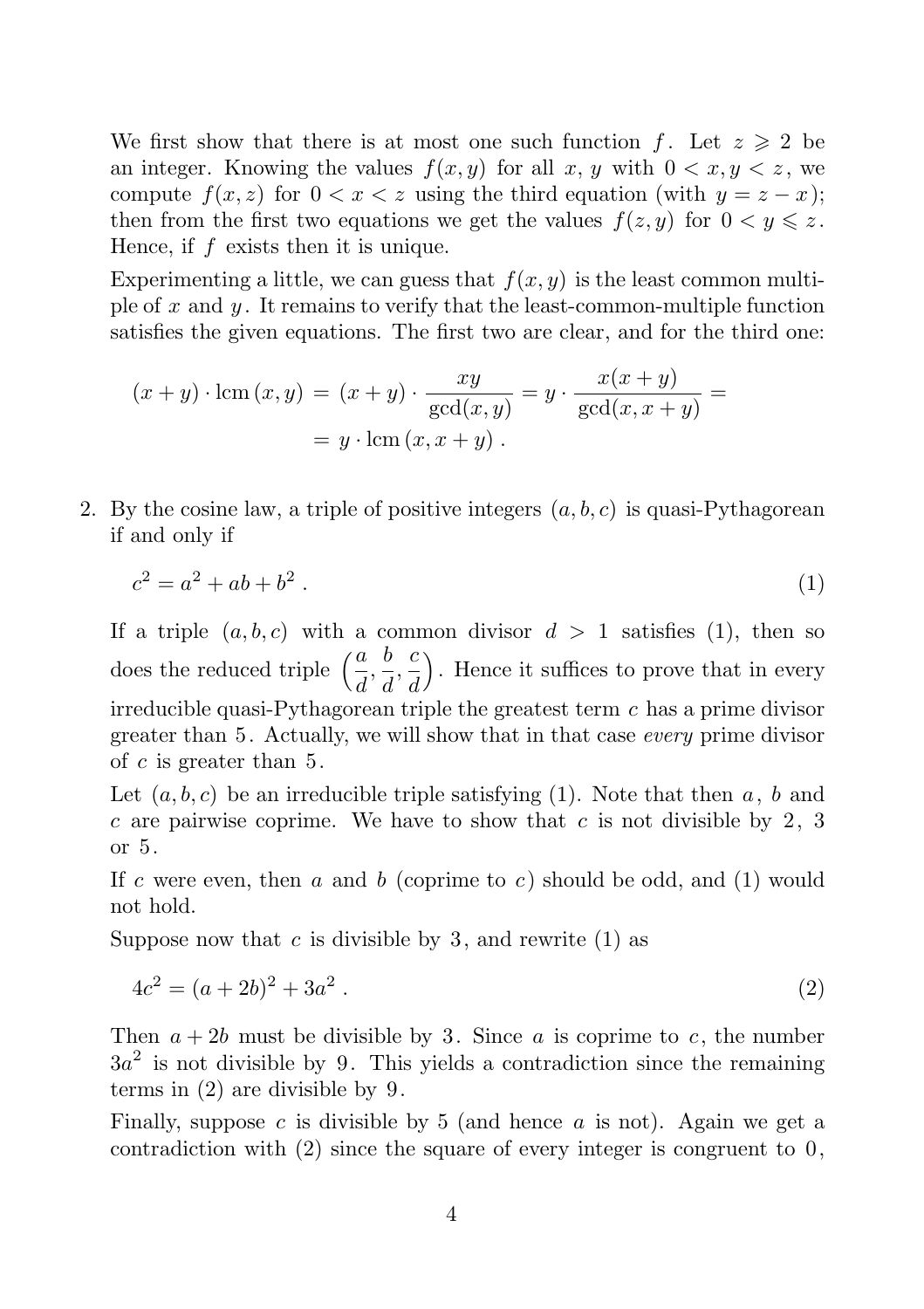1 or  $-1$  modulo 5; so  $4c^2 - 3a^2 \equiv \pm 2 \pmod{5}$  and it cannot be equal to  $(a+2b)^2$ . This completes the proof.

Remark. A yet stronger claim is true: If  $a$  and  $b$  are coprime, then every prime divisor  $p > 3$  of  $a^2 + ab + b^2$  is of the form  $p = 6k + 1$ . (Hence every prime divisor of c in an irreducible quasi-Pythagorean triple  $(a, b, c)$ has such a form.)

This stronger claim can be proved by observing that  $p$  does not divide  $a$ and the number  $g = (a + 2b)a^{(p-3)/2}$  is an integer whose square satisfies

$$
g^{2} = (a+2b)^{2}a^{p-3} = (4(a^{2}+ab+b^{2})-3a^{2})a^{p-3} \equiv -3a^{p-1} \equiv
$$
  

$$
\equiv -3 \pmod{p}.
$$

Hence  $-3$  is a quadratic residue modulo p. This is known to be true only for primes of the form  $6k+1$ ; proofs can be found in many books on number theory, e.g.  $[1]$ .

Reference. [1] K. Ireland, M. Rosen, A Classical Introduction to Modern Number Theory, Second Edition, Springer-Verlag, New York 1990.

3. Answer:  $x = 14$ ,  $y = 27$ .

Rewriting the equation as  $2x^2 - xy + 5y^2 - 10xy = -121$  and factoring we get:

$$
(2x - y) \cdot (5y - x) = 121.
$$

Both factors must be of the same sign. If they were both negative, we would have  $2x < y < \frac{x}{5}$  $\frac{\infty}{5}$ , a contradiction. Hence the last equation represents the number 121 as the product of two positive integers:  $a = 2x - y$  and  $b = 5y-x$ , and  $(a, b)$  must be one of the pairs  $(1, 121)$ ,  $(11, 11)$  or  $(121, 1)$ . Examining these three possibilities we find that only the first one yields integer values of x and y, namely,  $(x, y) = (14, 27)$ . Hence this pair is the unique solution of the original equation.

- 4. Let m be an arbitrary integer and define  $n \in \{1, 2, \ldots, 1998\}$  to be such that  $m \equiv n \pmod{1998}$ . Then  $P(m) \equiv P(n) \pmod{1998}$ . Since  $P(n)$  as a three-digit number cannot be divisible by 1998, then  $P(m)$  cannot be equal to 0. Hence  $P$  has no integer roots.
- 5. If  $b = 0$ , then  $N = 10<sup>n</sup>a$  meets the demands. For the sequel, suppose  $b \neq 0$ .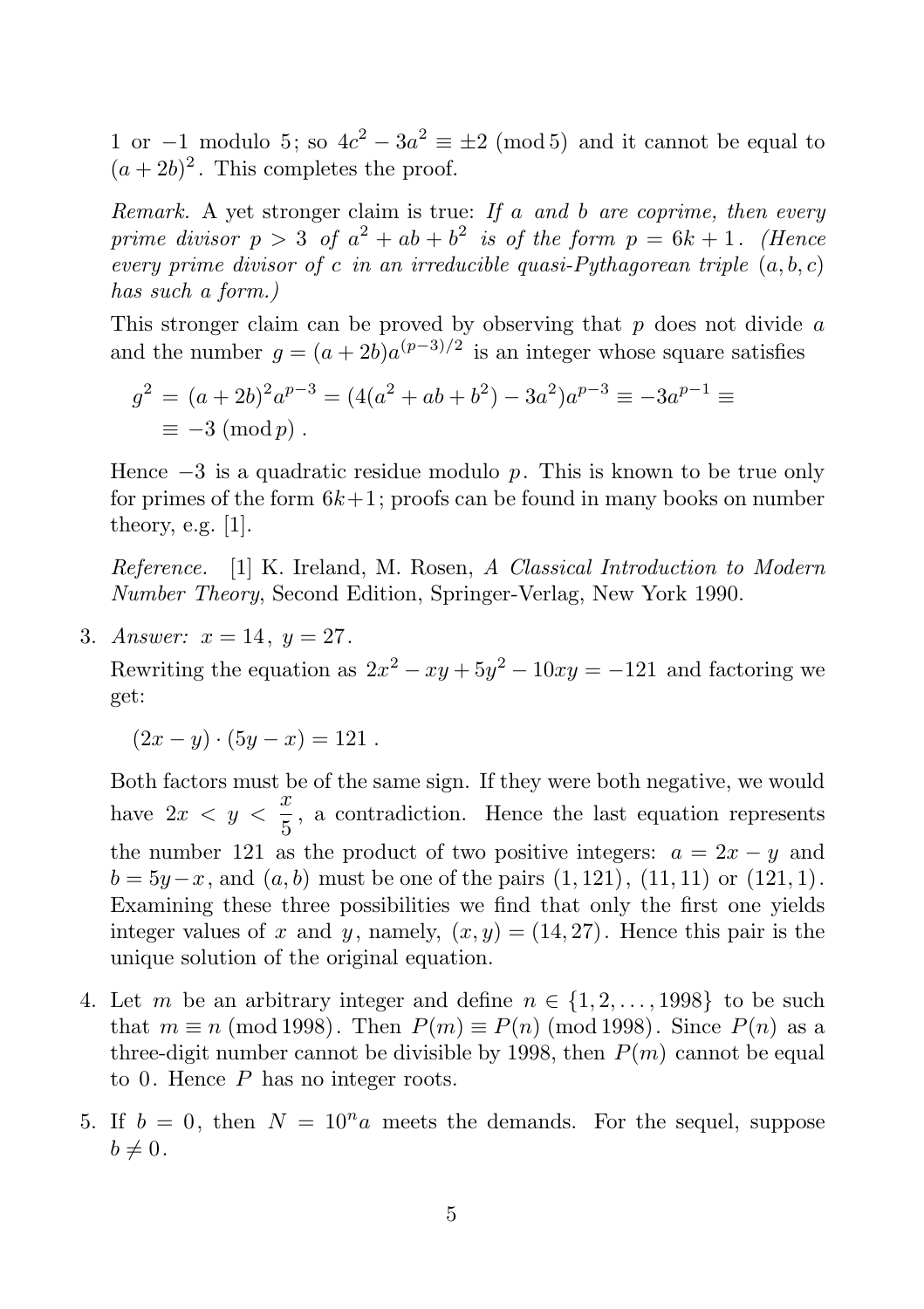Let *n* be fixed. We prove that if  $1 \leq k \leq n$ , then we can find a positive integer  $m_k < 5^k$  such that the last k digits of  $m_k 2^n$  are all a or b. Clearly, for  $k = 1$  we can find  $m_1$  with  $1 \leqslant m_1 \leqslant 4$  such that  $m_1 2^n$  ends with the digit b. (This corresponds to solving the congruence  $m_1 2^{n-1} \equiv \frac{b}{2}$ 2 modulo 5.) If  $n = 1$ , we are done. Hence let  $n \ge 2$ .

Assume that for a certain k with  $1 \leq k \leq n$  we have found the integer  $m_k$ . Let c be the  $(k+1)$ -st digit from the right of  $m_k 2^n$  (i.e., the coefficient of  $10^k$  in its decimal representation). Consider the number  $5^k2^n$ : it ends with precisely k zeros, and the last non-zero digit is even; call it  $d$ . For any r, the corresponding digit of the number  $m_k 2^n + r_5^k 2^n$  will be  $c + rd$ modulo 10. By a suitable choice of  $r \leq 4$  we can make this digit be either  $a$  or  $b$ , according to whether  $c$  is odd or even. (As before, this corresponds

to solving one of the congruences  $r \cdot \frac{d}{2}$  $\frac{d}{2} \equiv \frac{a-c}{2}$  $\frac{-c}{2}$  or  $r \cdot \frac{d}{2}$  $\frac{d}{2} \equiv \frac{b-c}{2}$  $\frac{0}{2}$  modulo 5.)

Now, let  $m_{k+1} = m_k + r_5^k$ . The last  $k+1$  digits of  $m_{k+1}2^n$  are all a or b. As  $m_{k+1} < 5^k + 4 \cdot 5^k = 5^{k+1}$ , we see that  $m_{k+1}$  has the required properties. This process can be continued until we obtain a number  $m_n$  such that the last *n* digits of  $N = m_n 2^n$  are *a* or *b*. Since  $m_n < 5^n$ , the number *N* has at most  $n$  digits, all of which are  $a$  or  $b$ .

Alternative solution. The case  $b = 0$  is handled as in the first solution. Assume that  $b \neq 0$ . We prove the statement by induction on n, postulating, in addition, that N (the integer we are looking for) must be an  $n$ -digit number.

For  $n = 1$  we take the one-digit number b. Assume the claim is true for a certain  $n \geq 1$ , with  $N \equiv 0 \pmod{2^n}$  having exactly n digits, all a or b; thus  $N < 10^n$ . Define

$$
N^* = \begin{cases} 10^n b + N & \text{if } N \equiv 0 \pmod{2^{n+1}}, \\ 10^n a + N & \text{if } N \equiv 2^n \pmod{2^{n+1}}. \end{cases}
$$

Clearly,  $N^*$  is an  $(n+1)$ -digit number, satisfying

$$
N^* \equiv \begin{cases} 0+0 \; (\text{mod } 2^{n+1}) & \text{in the first case,} \\ 2^n + 2^n \; (\text{mod } 2^{n+1}) & \text{in the second case.} \end{cases}
$$

In both cases  $N^*$  is divisible by  $2^{n+1}$ , and we have the induction claim. The result follows.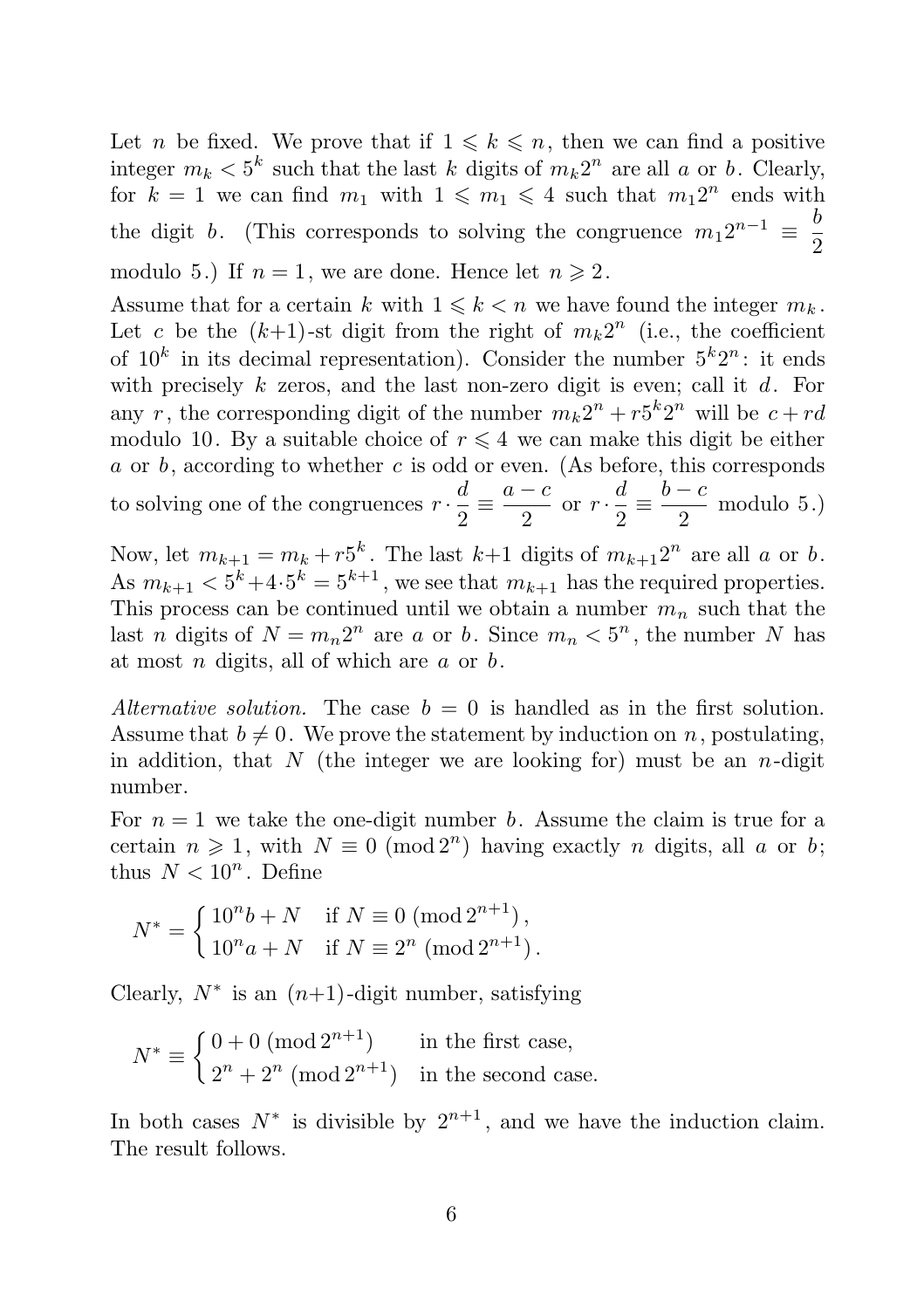- 6. The polynomial  $Q(x) = P(x) P(-x)$ , of degree at most 5, has roots at  $-b$ ,  $-a$ , 0, *a* and *b*; these are five distinct numbers. Moreover,  $Q'(0) = 0$ , showing that  $Q$  has a multiple root at 0. Thus  $Q$  must be the constant  $0$ , i.e.  $P(x) = P(-x)$  for all x.
- 7. Answer:  $f(x) \equiv 0$  is the only such function.

Choose an arbitrary real number  $x_0$  and denote  $f(x_0) = c$ . Setting  $x = y = x_0$  in the equation we obtain  $f(c^2) = 2c$ . For  $x = y = c^2$  the equation now gives  $f(4c^2) = 4c$ . On the other hand, substituting  $x = x_0$ and  $y = 4c^2$  we obtain  $f(4c^2) = 5c$ . Hence  $4c = 5c$ , implying  $c = 0$ . As  $x_0$  was chosen arbitrarily, we have  $f(x) = 0$  for all real numbers x.

Obviously, the function  $f(x) \equiv 0$  satisfies the equation. So it is the only solution.

8. Let A and B be the left- and right-hand side of the claimed formula, respectively. Since

$$
(1-x)P_k(x) = 1 - x^k,
$$

we get

$$
(1-x)\cdot A = \sum_{k=1}^{n} {n \choose k} (1-x^{k}) = \sum_{k=0}^{n} {n \choose k} (1-x^{k}) = 2^{n} - (1+x)^{n}
$$

and

$$
(1-x)\cdot B = 2\left(1 - \frac{1+x}{2}\right) \cdot 2^{n-1} P_n\left(\frac{1+x}{2}\right) =
$$
  
=  $2^n \left(1 - \left(\frac{1+x}{2}\right)^n\right) = 2^n - (1+x)^n$ .

Thus  $A = B$  for all real numbers  $x \neq 1$ . Since both A and B are polynomials, they coincide also for  $x = 1$ .

Remark. The desired equality can be also proved without multiplication by  $(1-x)$ , just via regrouping the terms of the expanded  $P_k$ 's and some more manipulation; this approach is more cumbersome.

9. Let 
$$
f(t) = \sqrt{1+t^2}
$$
. Since  $f''(t) = (1+t^2)^{-3/2} > 0$ , the function  $f(t)$  is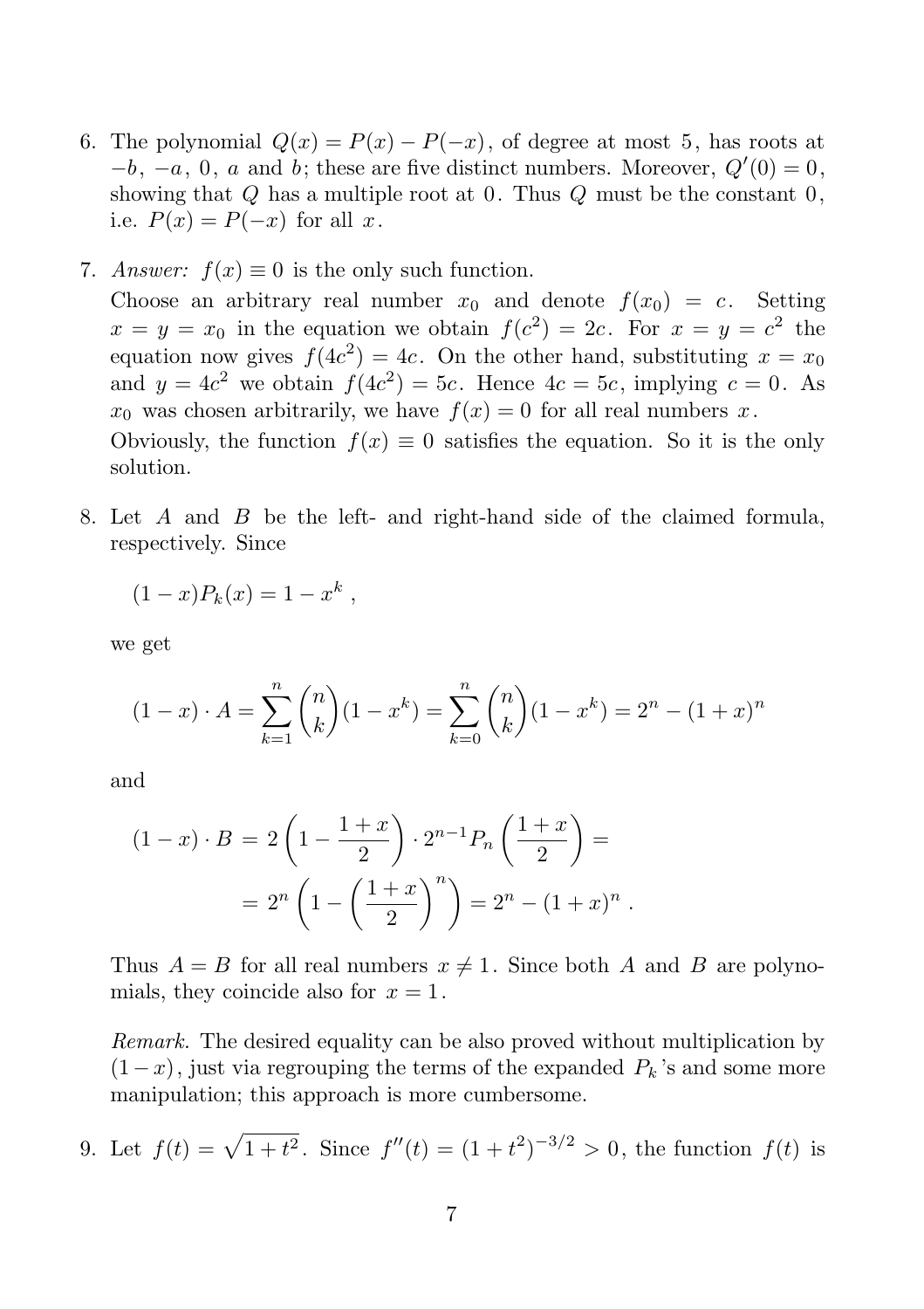strictly convex on  $(0, \infty)$ . Consequently,

$$
\frac{1}{\cos \gamma} = \sqrt{1 + \tan^2 \gamma} = f(\tan \gamma) = f\left(\frac{\tan \alpha + \tan \beta}{2}\right) <
$$
  

$$
< \frac{f(\tan \alpha) + f(\tan \beta)}{2} = \frac{1}{2}\left(\frac{1}{\cos \alpha} + \frac{1}{\cos \beta}\right) = \frac{1}{\cos \delta},
$$

and hence  $\gamma < \delta$ .

Remark. The use of calculus can be avoided. We only need the midpointconvexity of  $f$ , i.e., the inequality

$$
\sqrt{1+\frac{1}{4}(u+v)^2} < \frac{1}{2}\sqrt{1+u^2} + \frac{1}{2}\sqrt{1+v^2}
$$

for  $u, v > 0$  and  $u \neq v$ , which is equivalent (via squaring) to

$$
1 + uv < \sqrt{(1 + u^2)(1 + v^2)}.
$$

The latter inequality reduces (again by squaring) to  $2uv < u^2 + v^2$ , holding trivially.

Alternative solution. Draw a unit segment  $OP$  in the plane and take points A and B on the same side of line OP so that  $\angle POA = \angle POB = 90°$ ,  $\angle OPA = \alpha$  and  $\angle OPB = \beta$  (see Figure 1). Then we have  $|OA| = \tan \alpha$ ,  $|OB| = \tan \beta$ ,  $|PA| = \frac{1}{\cos \beta}$  $\frac{1}{\cos \alpha}$  and  $|PB| = \frac{1}{\cos \alpha}$  $\frac{1}{\cos \beta}$ .

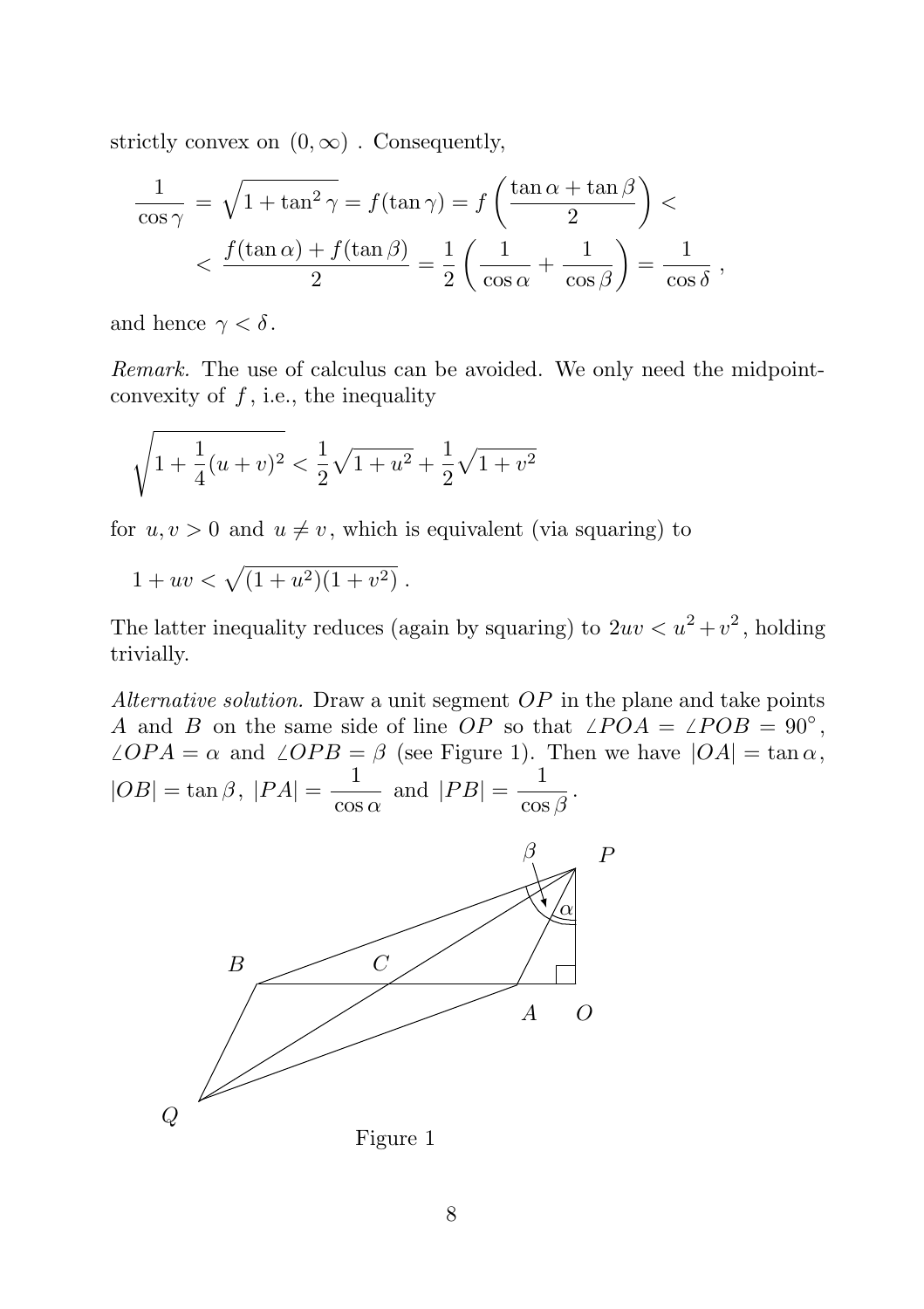Let  $C$  be the midpoint of the segment  $AB$ . By hypothesis, we have  $|OC| = \frac{\tan \alpha + \tan \beta}{2}$  $\frac{1+\tan\beta}{2} = \tan\gamma$ , hence  $\angle OPC = \gamma$  and  $|PC| = \frac{1}{\cos\gamma}$  $\frac{1}{\cos \gamma}$ . Let  $Q$  be the point symmetric to  $P$  with respect to  $C$ . The quadrilateral  $P A Q B$  is a parallelogram, and therefore  $|A Q| = |P B| = \frac{1}{\cos \theta}$  $\frac{1}{\cos \beta}$ . Eventually,

$$
\frac{2}{\cos \delta} = \frac{1}{\cos \alpha} + \frac{1}{\cos \beta} = |PA| + |AQ| > |PQ| = 2 \cdot |PC| = \frac{2}{\cos \gamma}
$$

,

.

and hence  $\delta > \gamma$ .

Another solution. Set  $x = \frac{\alpha + \beta}{2}$  $\frac{+\beta}{2}$  and  $y = \frac{\alpha - \beta}{2}$  $\frac{p}{2}$ , then  $\alpha = x+y$ ,  $\beta = x-y$ and

$$
\cos \alpha \cos \beta = \frac{1}{2} (\cos 2x + \cos 2y) =
$$
  
=  $\frac{1}{2} (1 - 2\sin^2 x) + \frac{1}{2} (2\cos^2 y - 1) = \cos^2 y - \sin^2 x$ . (3)

By the conditions of the problem,

$$
\tan \gamma = \frac{1}{2} \left( \frac{\sin \alpha}{\cos \alpha} + \frac{\sin \beta}{\cos \beta} \right) = \frac{1}{2} \cdot \frac{\sin(\alpha + \beta)}{\cos \alpha \cos \beta} = \frac{\sin x \cos x}{\cos \alpha \cos \beta}
$$

and

$$
\frac{1}{\cos \delta} = \frac{1}{2} \left( \frac{1}{\cos \alpha} + \frac{1}{\cos \beta} \right) = \frac{1}{2} \cdot \frac{\cos \alpha + \cos \beta}{\cos \alpha \cos \beta} = \frac{\cos x \cos y}{\cos \alpha \cos \beta}
$$

Using (3) we hence obtain

$$
\tan^2 \delta - \tan^2 \gamma = \frac{1}{\cos^2 \delta} - 1 - \tan^2 \gamma = \frac{\cos^2 x \cos^2 y - \sin^2 x \cos^2 x}{\cos^2 \alpha \cos^2 \beta} - 1 =
$$
  
= 
$$
\frac{\cos^2 x (\cos^2 y - \sin^2 x)}{(\cos^2 y - \sin^2 x)^2} - 1 = \frac{\cos^2 x}{\cos^2 y - \sin^2 x} - 1 =
$$
  
= 
$$
\frac{\cos^2 x - \cos^2 y + \sin^2 x}{\cos^2 y - \sin^2 x} = \frac{\sin^2 y}{\cos \alpha \cos \beta} > 0,
$$

showing that  $\delta > \gamma$ .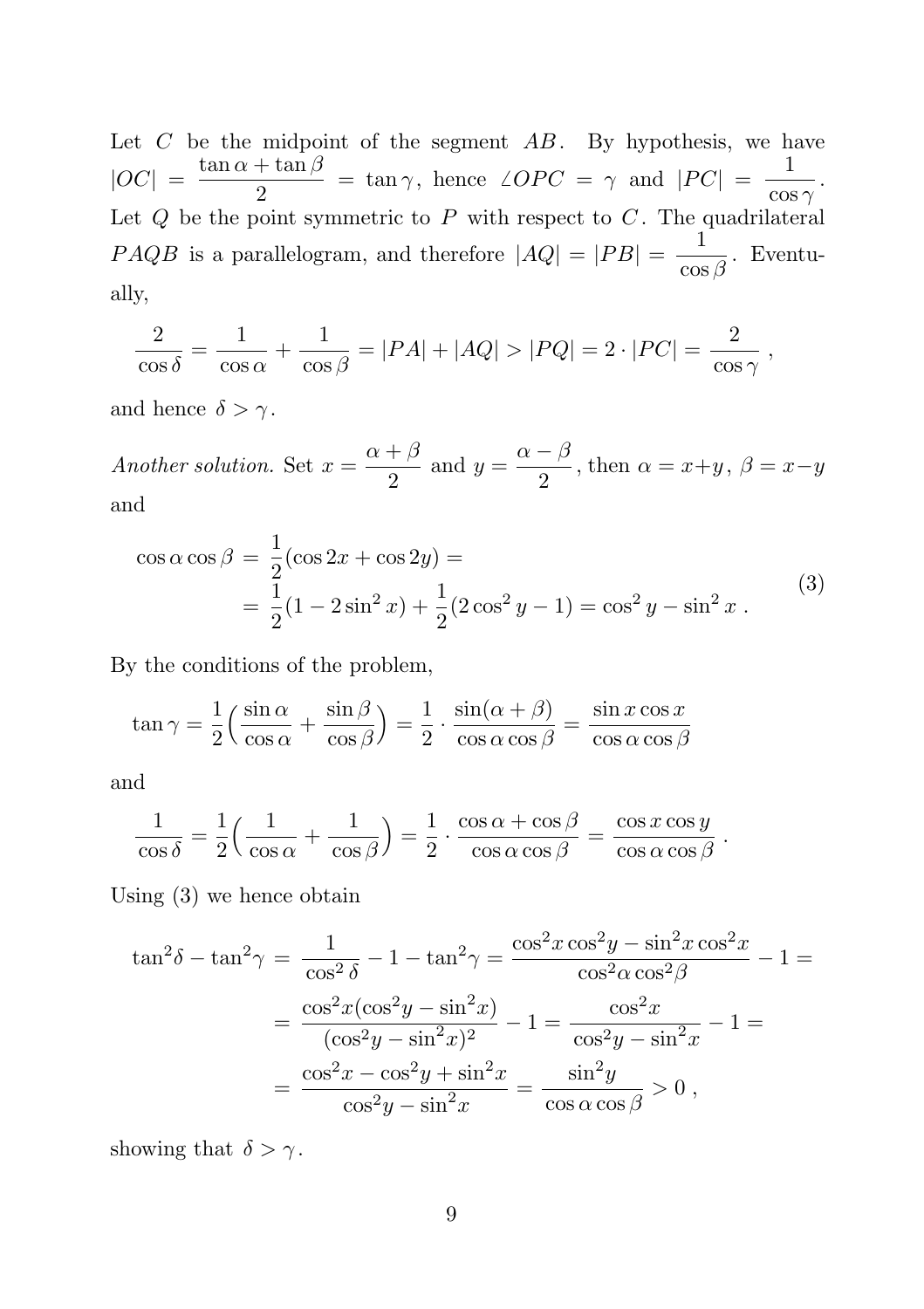10. For simplicity, take the length of the circle to be  $2n(n-1)$  rather than  $2\pi$ . The vertices of the  $(n-1)$ -gon  $A_0A_1...A_{n-2}$  divide it into  $n-1$  arcs of length  $2n$ . By the pigeonhole principle, some two of the vertices of the  $n$ -gon  $B_0B_1...B_{n-1}$  lie in the same arc. Assume w.l.o.g. that  $B_0$  and  $B_1$ lie in the arc  $A_0A_1$ , with  $B_0$  closer to  $A_0$  and  $B_1$  closer to  $A_1$ , and that  $|A_0B_0| \leqslant |B_1A_1|.$ 

Consider the circle as the segment  $[0, 2n(n-1)]$  of the real line, with both of its endpoints identified with the vertex  $A_0$  and the numbers  $2n, 4n, 6n, ...$ identified accordingly with the vertices  $A_1, A_2, A_3, \ldots$ .

For  $k = 0, 1, \ldots, n-1$ , let  $x_k$  be the "coordinate" of the vertex  $B_k$  of the n-gon. Each arc  $B_k B_{k+1}$  has length  $2(n-1)$ . By the choice of labelling, we have

$$
0 \leq x_0 < x_1 = x_0 + 2(n - 1) \leq 2n
$$

and, moreover,  $x_0 - 0 \leq 2n - x_1$ . Hence  $0 \leq x_0 \leq 1$ .

Clearly,  $x_k = x_0 + 2k(n-1)$  for  $k = 0, 1, ..., n-1$ . It is not hard to see that  $(2k-1)n \leqslant x_k \leqslant 2kn$  if  $1 \leqslant k \leqslant \frac{n}{2}$  $\frac{n}{2}$ , and  $(2k - 2)n \leq x_k \leq (2k - 1)n$ if  $\frac{n}{2} < k \leq n - 1$ . These inequalities are verified immediately by inserting  $x_k = x_0 + 2k(n-1)$  and taking into account that  $0 \le x_0 \le 1$ . Summing up, we have:

- 1) if  $1 \leqslant k \leqslant \frac{n}{2}$  $\frac{\pi}{2}$ , then  $B_k$  lies between  $A_{k-1}$  and  $A_k$ , closer to  $A_k$ ; recalling that  $A_k$  has "coordinate"  $2kn$ , we see that the distance in question is equal to  $2kn - x_k = 2k - x_0$ ;
- 2) if  $\frac{n}{2} < k \leq n-1$ , then  $B_k$  lies between  $A_{k-1}$  and  $A_k$ , closer to  $A_{k-1}$ ; the distance in question is equal to  $x_k - (2k - 2)n = x_0 - 2k + 2n$ ;
- 3) for  $B_0$ , the distance in question is  $x_0$ .

The sum of these distances evaluates to

$$
x_0 + \sum_{k=1}^{n/2} (2k - x_0) + \sum_{k=n/2+1}^{n-1} (x_0 - 2k + 2n)
$$

Note that here  $x_0$  appears half of the times with a plus sign and half of the times with a minus sign. Thus, eventually, all terms  $x_0$  cancel out, and the value of  $S$  does not depend on anything but  $n$ .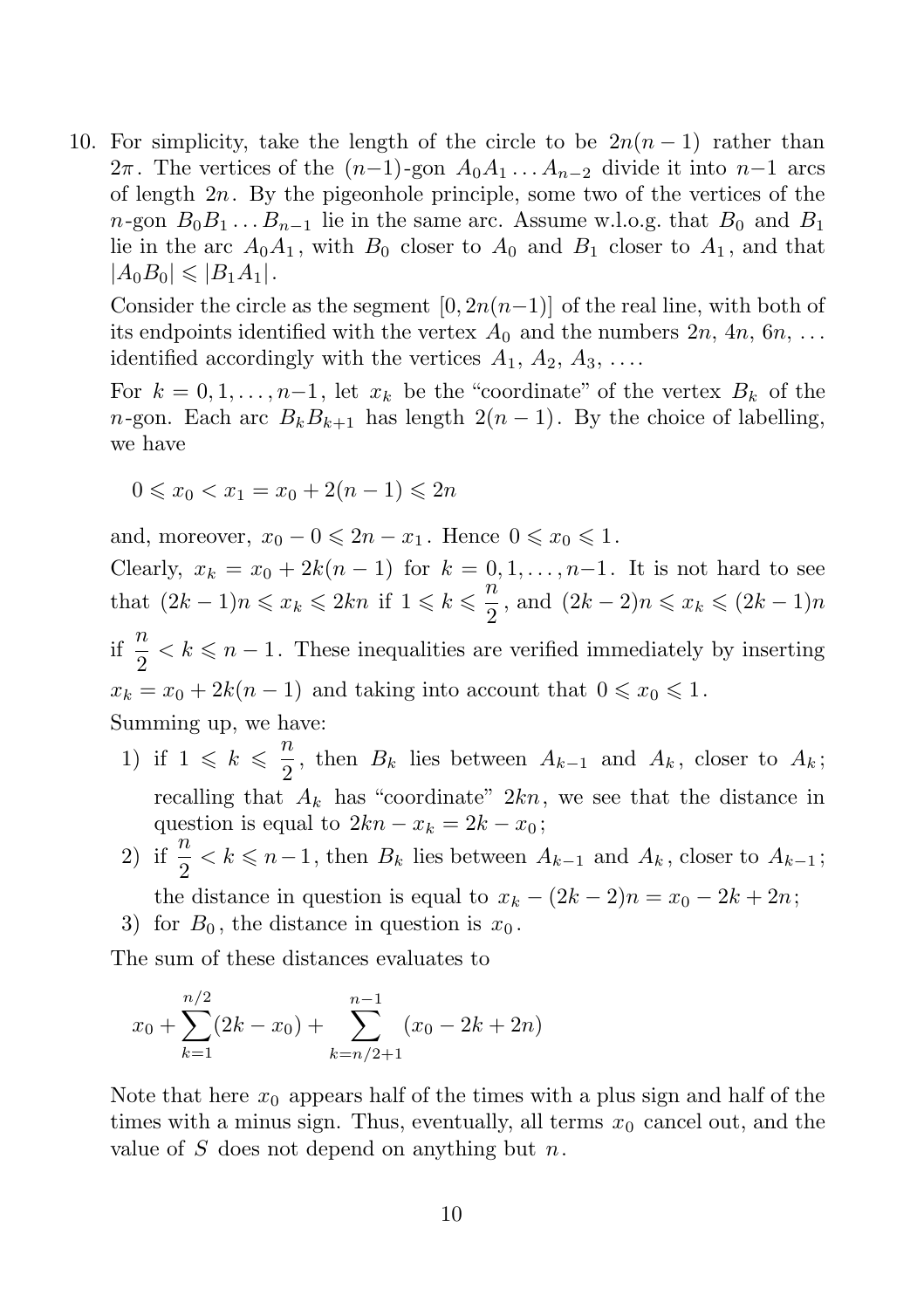11. Answer: equality holds if  $a = b$  or the angle opposite to c is equal to 90°. Denote the angles opposite to the sides  $a, b, c$  by  $A, B, C$ , respectively. By the law of sines we have  $a = 2R\sin A$ ,  $b = 2R\sin B$ ,  $c = 2R\sin C$ . Hence, the given inequality is equivalent to each of the following:

$$
R \geq \frac{4R^2(\sin^2 A + \sin^2 B)}{2\sqrt{8R^2(\sin^2 A + \sin^2 B) - 4R^2 \sin^2 C}},
$$
  

$$
2(\sin^2 A + \sin^2 B) - \sin^2 C \geq (\sin^2 A + \sin^2 B)^2,
$$
  

$$
(\sin^2 A + \sin^2 B)(2 - \sin^2 A - \sin^2 B) \geq \sin^2 C,
$$
  

$$
(\sin^2 A + \sin^2 B)(\cos^2 A + \cos^2 B) \geq \sin^2 C.
$$

The last inequality follows from the Cauchy–Schwarz inequality:

$$
(\sin^2 A + \sin^2 B)(\cos^2 B + \cos^2 A) \ge
$$
  
 
$$
\ge (\sin A \cdot \cos B + \sin B \cdot \cos A)^2 = \sin^2 C.
$$

Equality requires that  $\sin A = \lambda \cos B$  and  $\sin B = \lambda \cos A$  for a certain real number  $\lambda$ , implying that  $\lambda$  is positive and A, B are acute angles. From these two equations we conclude that  $\sin 2A = \sin 2B$ . This means that either  $2A = 2B$  or  $2A + 2B = \pi$ ; in other words,  $a = b$  or  $C = 90^{\circ}$ . In each of these two cases the inequality indeed turns into equality.





Figure 2

Alternative solution. Let  $A, B, C$  be the respective vertices of the triangle, O be its circumcentre and M be the midpoint of  $AB$  (see Figure 2). The length  $m_c = |CM|$  of the median drawn from C is expressed by the well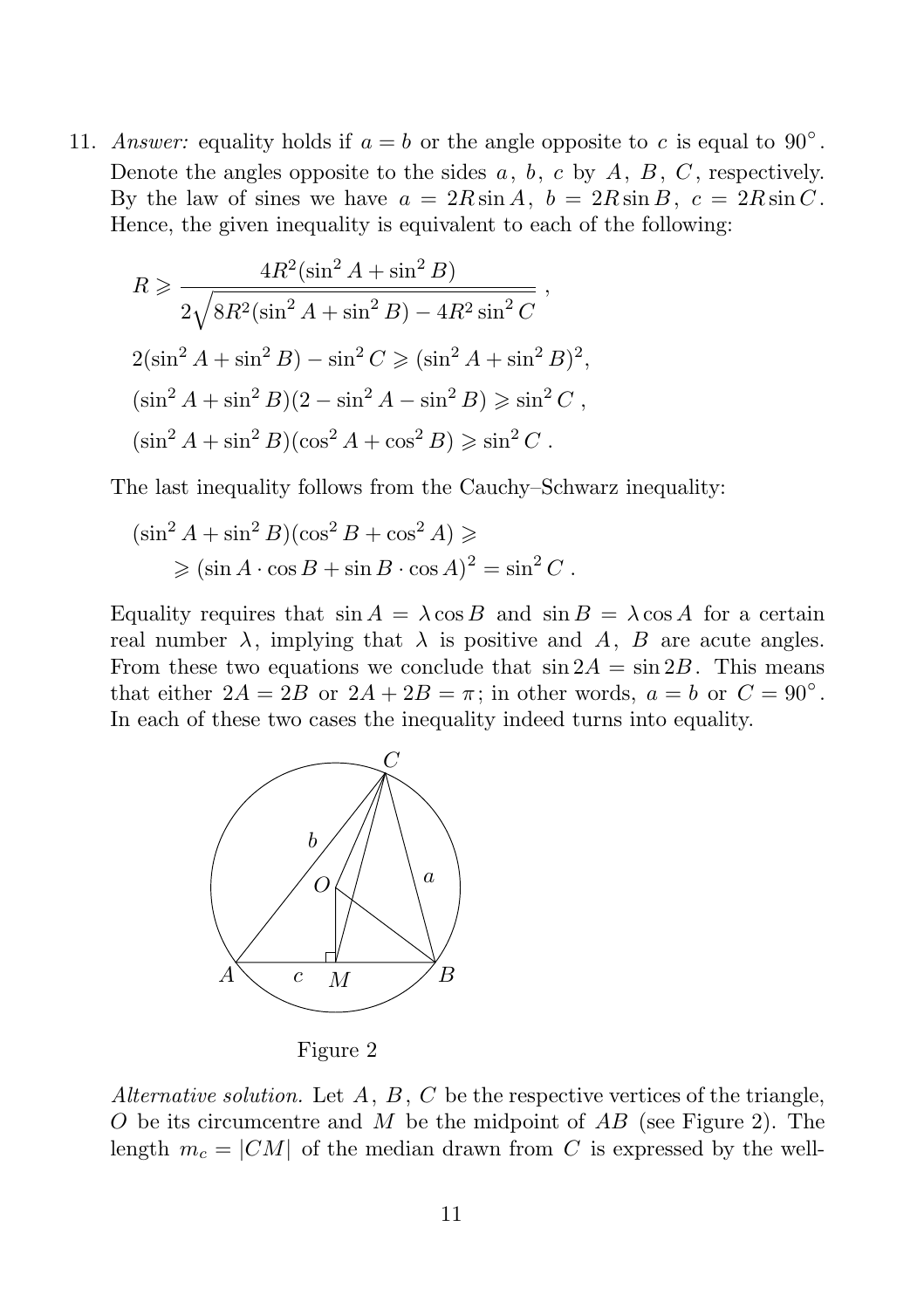known formula

 $4m_c^2 = 2a^2 + 2b^2 - c^2$ .

Hence the inequality of the problem can be rewritten as  $4Rm_c \geq a^2 + b^2$ , or  $8Rm_c \geq 4m_c^2 + c^2$ . The last inequality is equivalent to

$$
|m_c - R| \leqslant \sqrt{R^2 - (c/2)^2} \;,
$$

or  $\left|MC| - |OC| \right| \leq |OM|$ , which is the triangle inequality for triangle COM .

Equality holds if and only if the points  $C, O, M$  are collinear. This happens if and only if  $a = b$  or  $\angle C = 90^\circ$ .

**Remarkant** Yet another solution can be obtained by setting  $R = \frac{abc}{4C}$ PSfrag replacements of another solution can be obtained by setting  $R = \frac{dS}{dS}$  (where S

denotes the area of the triangle) and expressing  $S$  by Heron's formula. After squaring  $\beta$  oth sides, cross-multiplying and cancelling a lot, the inequality reduces  $\mathfrak{t}^{G}_{0}(a^{2}-b^{2})^{2}(a^{2}+b^{2}-c^{2})^{2} \geq 0$ , with equality if  $a=b$  or  $a^{2}+b^{2}=c^{2}$ .



Figure 3

12. Let  $O$  be the circumcentre of triangle  $ABC$  (i.e., the midpoint of  $BC$ ) and let  $AD$  meet the circumcircle again at E (see Figure 3). Then  $\angle BOE = 2\angle BAE = \angle CDE$ , showing that  $|DE| = |OE|$ . Triangles ADC and *BDE* are similar; hence  $\frac{|AD|}{|BD|}$  $\frac{|AD|}{|BD|} = \frac{|CD|}{|DE|}$  $\frac{|CD|}{|DE|}, \frac{|AD|}{|CD|}$  $\frac{|AD|}{|CD|} = \frac{|BD|}{|DE|}$  $\frac{|DE|}{|DE|}$  and finally  $|AD|$  $|AD|$  $|CD|$  $|D\overline{D}|$  $|DA|$  $|DA|$ 

$$
\frac{|AD|}{|BD|} + \frac{|AD|}{|CD|} = \frac{|CD|}{|DE|} + \frac{|DD|}{|DE|} = \frac{|DC|}{|DE|} = \frac{|DC|}{|OE|} = 2
$$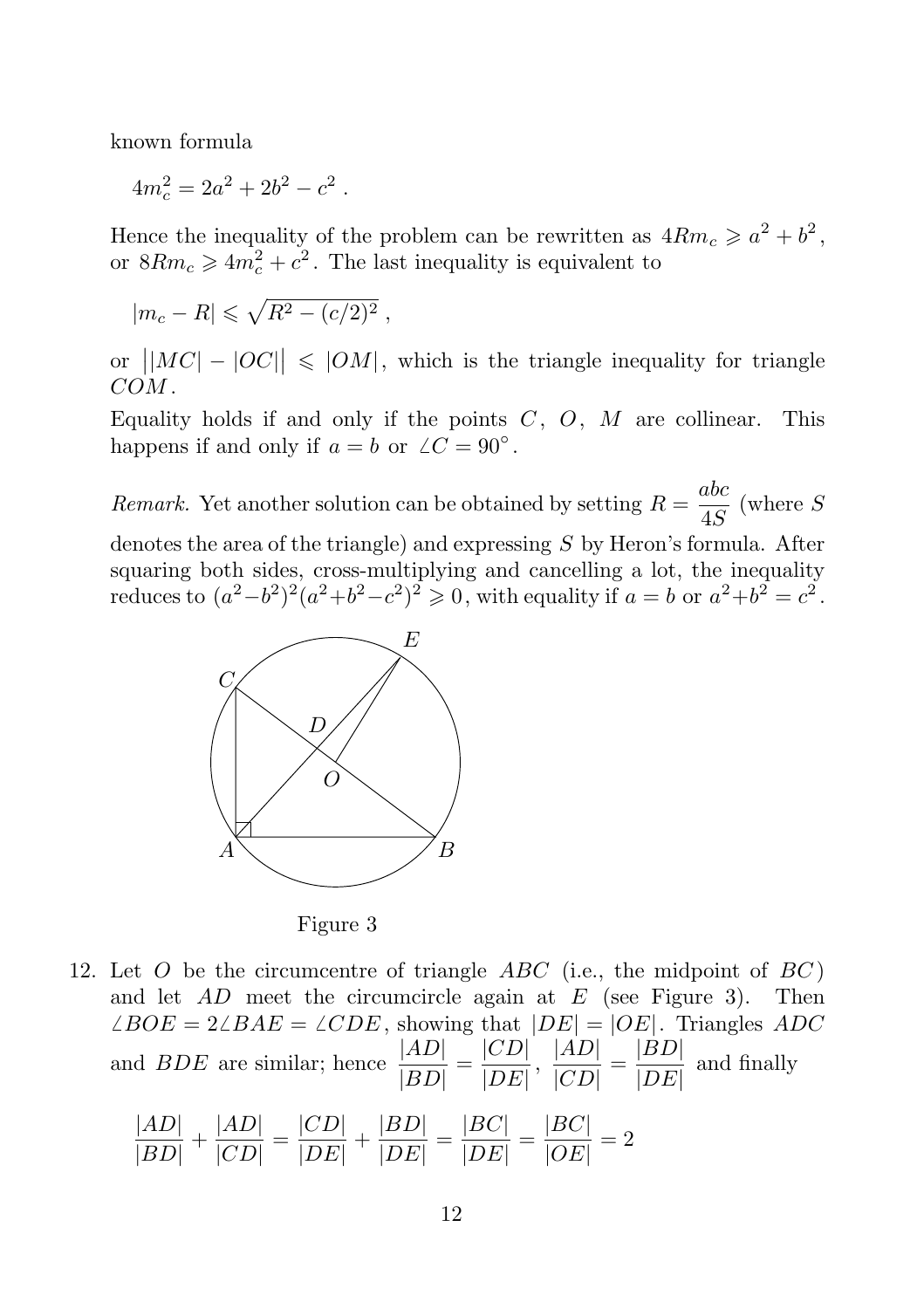which is equivalent to the equality we have to prove. PSfrag replacements

> Alternative solution. Let  $\angle BAD = \alpha$  and  $\angle CAD = \beta$ . By the conditions of the problem,  $\alpha + \beta = 90^{\circ}$  (hence  $\sin \beta = \cos \alpha$ ),  $\angle BDA = 2\alpha$  and  $\angle CD_0A = 2\beta$ . By the law of sines,

$$
\frac{|A\hat{D}|}{|B\hat{D}|} = \frac{\sin 3\alpha}{\sin \alpha} = 3 - 4\sin^2 \alpha
$$

and

$$
\frac{|A\cancel{P}|}{|C\cancel{D}|} = \frac{\sin 3\beta}{\sin \beta} = 3 - 4\sin^2 \beta = 3 - 4\cos^2 \alpha.
$$

 $C$ <br>Adding these two equalities we get the claimed one. O



Figure 4

- 13. Let  $C_1$  and  $C_2$  be the circumcircles of triangles AED and BCD, respectively. Let  $DP$  meet  $C_2$  for the second time at F (see Figure 4). Since  $\angle ADE = \angle BDC$ , the ratio of the lengths of the segments EA and BC is equal to the ratio of the radii of  $C_1$  and  $C_2$ . Thus the homothety with centre P that takes AE to CB, also transforms  $C_1$  onto  $C_2$ . The same homothety transforms the arc  $DE$  of  $C_1$  onto the arc  $FB$  of  $C_2$ . Therefore  $\angle EAD = \angle BDF = \angle BDP$ . The second equality is proved similarly.
- 14. Since the lines BD and AC are parallel and since AD is the external bisector of  $\angle BAC$ , we have  $\angle BAD = \angle BDA$ ; denote their common size by  $\alpha$  (see Figure 5). Also  $\angle CAE = \angle CEA = \alpha$ , implying  $|AB| = |BD|$ and  $|AC| = |CE|$ . Let B', C', F' be the feet of the perpendiculars from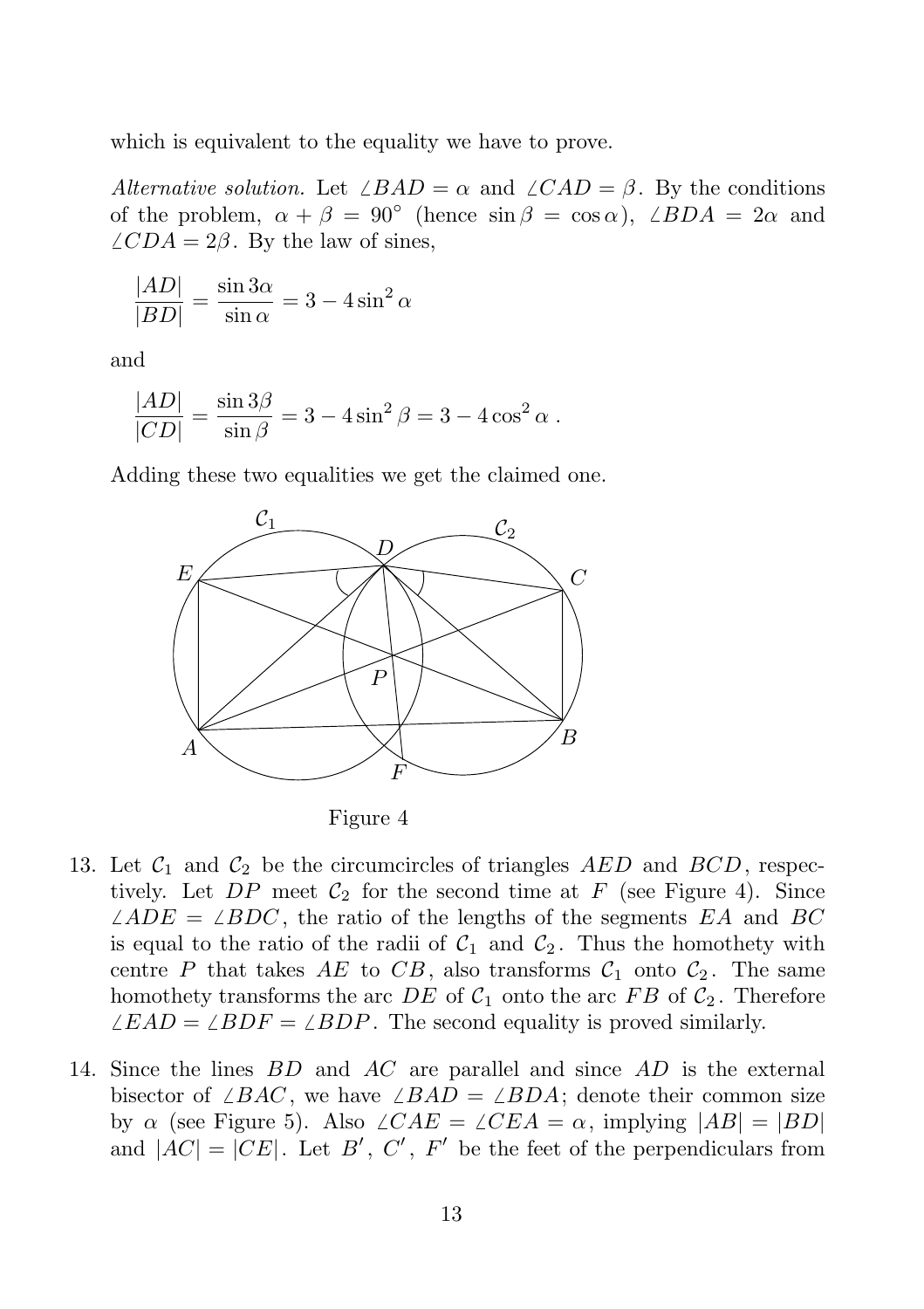

Figure 5

the points  $B, C, F$  to line  $DE$ . From  $|FC| = |AB|$  we obtain  $|B'F'| = (|AB| + |AF|) \cos \alpha = |AC| \cos \alpha = |AC'| = |C'E|$ 

and

$$
|DB'| = |BD|\cos\alpha = |FC|\cos\alpha = |F'C'|,
$$

Thus  $|DF'| = |F'E|$ , whence  $|DF| = |FE|$ .



15. Complete the rectangle ADCP (see Figure 6). In view of

$$
\frac{|AE|}{|ED|} = \frac{|CD|}{|DB|} = \frac{|AP|}{|DB|},
$$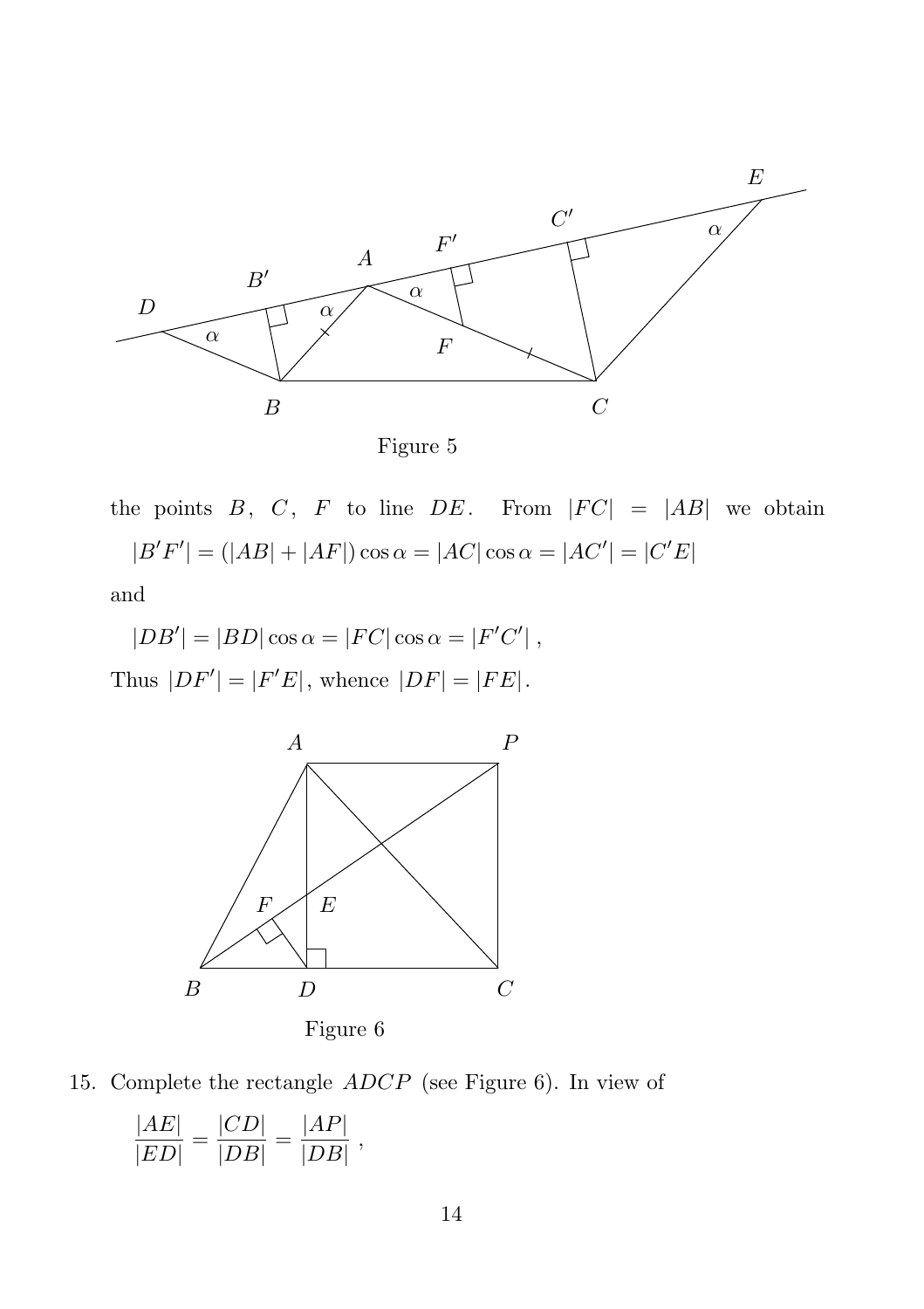the points B, E, P are collinear. Therefore  $\angle DFP = 90^{\circ}$ , and so F lies on the circumcircle of the rectangle  $ADCP$  with diameter  $AC$ ; hence  $\angle AFC = 90^{\circ}$ .

16. Answer: no.

Label the horizontal rows by integers from 1 to 13. Assume that the tiling is possible, and let  $a_i$  be the number of vertical tiles with their outer squares in rows i and i+3. Then  $b_i = a_i + a_{i-1} + a_{i-2} + a_{i-3}$  is the number of vertical tiles intersecting row i (here we assume  $a_j = 0$  if  $j \leq 0$ ). Since there are 13 squares in each row, and each horizontal tile covers four (i.e. an even number) of these, then  $b_i$  must be odd for all  $1 \leq i \leq 13$  except for  $b_7$ , which must be even.

We now get that  $a_1 = b_1$  is odd,  $a_2$  is even (since  $b_2 = a_2 + a_1$  is odd), and similarly  $a_3$  and  $a_4$  are even. Since  $b_5 = a_5 + a_4 + a_3 + a_2$  is odd, then  $a_5$  must be odd. Continuing this way we find that  $a_6$  is even,  $a_7$  is odd (since  $b_7$  is even),  $a_8$  is odd,  $a_9$  is odd and  $a_{10}$  is even. Obviously  $a_i = 0$ for  $i > 10$ , as no tile is allowed to extend beyond the edge of the board. But then  $b_{13} = a_{10}$  must be both even and odd, a contradiction.

Alternative solution. Colour the squares of the board black and white in the following pattern. In the first (top) row, let the two leftmost squares be black, the next two be white, the next two black, the next two white, and so on (at the right end there remains a single black square). In the second row, let the colouring be reciprocal to that of the first row (two white squares, two black squares, and so on). If the rows are labelled by 1 through 13, let all the odd-indexed rows be coloured as the first row, and all the even-indexed ones as the second row (see Figure 7).

Note that there are more black squares than white squares in the board. Each  $4 \times 1$  tile, no matter how placed, covers two black squares and two white squares. Thus if a tiling leaves a single square uncovered, this square must be black. But the central square of the board is white. Hence such a tiling is impossible.

Another solution. Colour the squares in four colours as follows: colour all squares in the 1-st column green, all squares in the 2-nd column black, all squares in the 3-rd column white, all squares in the 4-th column red, all squares in the 5-th column green, all squares in the 6-th column black etc., leaving only the central square uncoloured (see Figure 8). Altogether we have  $3 \cdot 13 = 39$  black squares and  $3 \cdot 13 - 1 = 38$  white squares. Since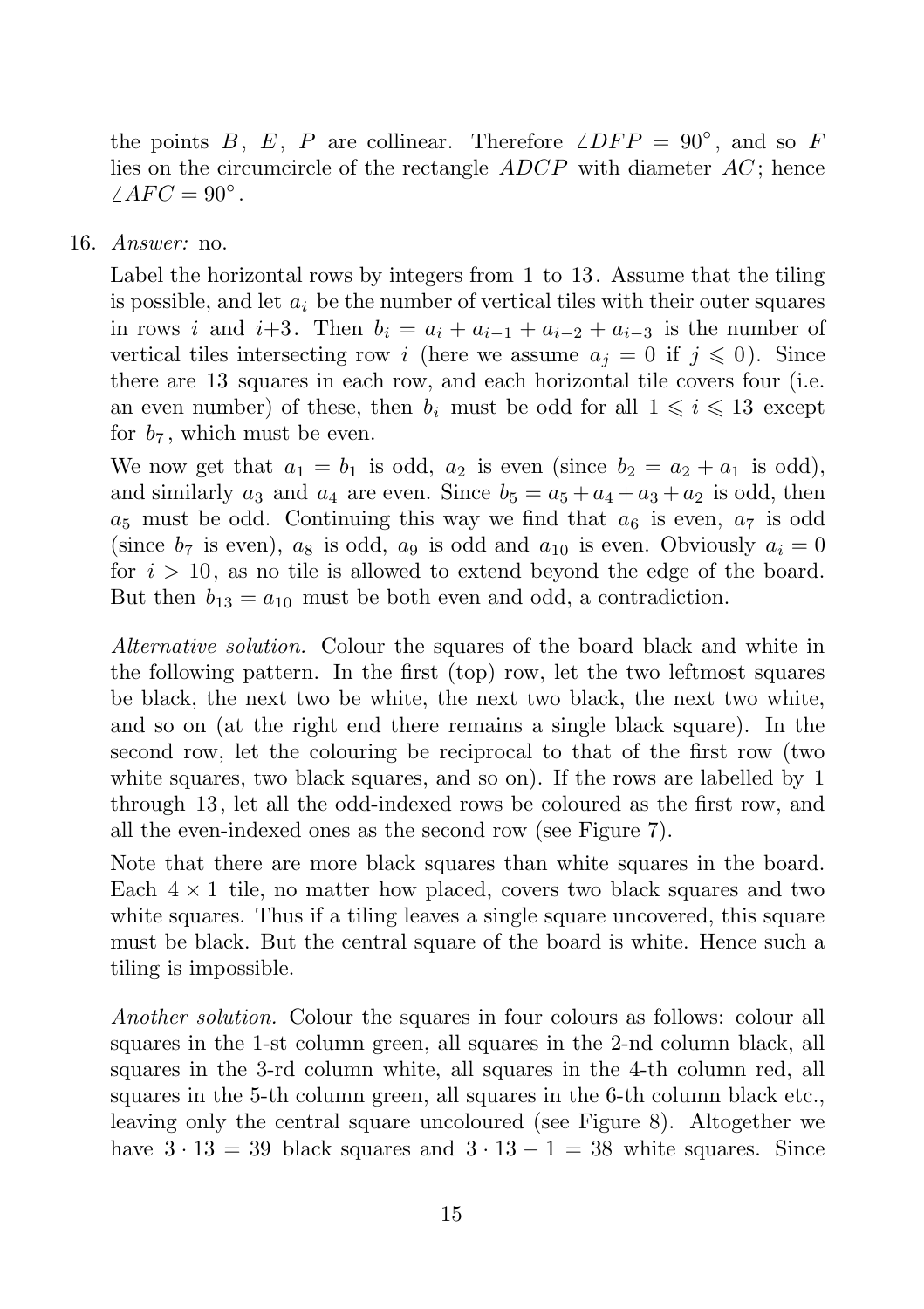each  $4 \times 1$  tile covers either one square of each colour or all four squares of the same colour, then the difference of the numbers of black and white squares must be divisible by 4. Since  $39 - 38 = 1$  is not divisible by 4, the required tiling does not exist.



## G B W R G B W R G B W R G



#### Figure 7



- 17. If  $k = 1$ , it is obvious how to do the packing. Now assume  $k > 1$ . There are not more than n objects of a certain colour  $-\text{say}, \text{pink} - \text{and also}$ not fewer than n objects of some other colour  $-$  say, grey. Pack all pink objects into one box; if there is space left, fill the box up with grey objects. Then remove that box together with its contents; the problem gets reduced to an analogous one with  $k-1$  boxes and  $k-1$  colours. Assuming inductively that the task can be done in that case, we see that it can also be done for k boxes and colours. The general result follows by induction.
- 18. Answer: all integers  $n \geq 4$ .

Direct search shows that there is no such set S for  $n = 1, 2, 3$ . For  $n = 4$  we can take  $S = \{3, 5, 6, 7\}$ . If, for a certain  $n \geq 4$  we have a set  $S = \{a_1, a_2, ..., a_n\}$  as needed, then the set  $S^* = \{1, 2a_1, 2a_2, ..., 2a_n\}$ satisfies the requirements for  $n + 1$ . Hence a set with the required properties exists if and only if  $n \geq 4$ .

19. We start with the following observation: In a match between two teams (not necessarily of equal sizes), there exists in one of the teams a player who won his games with at least half of the members of the other team.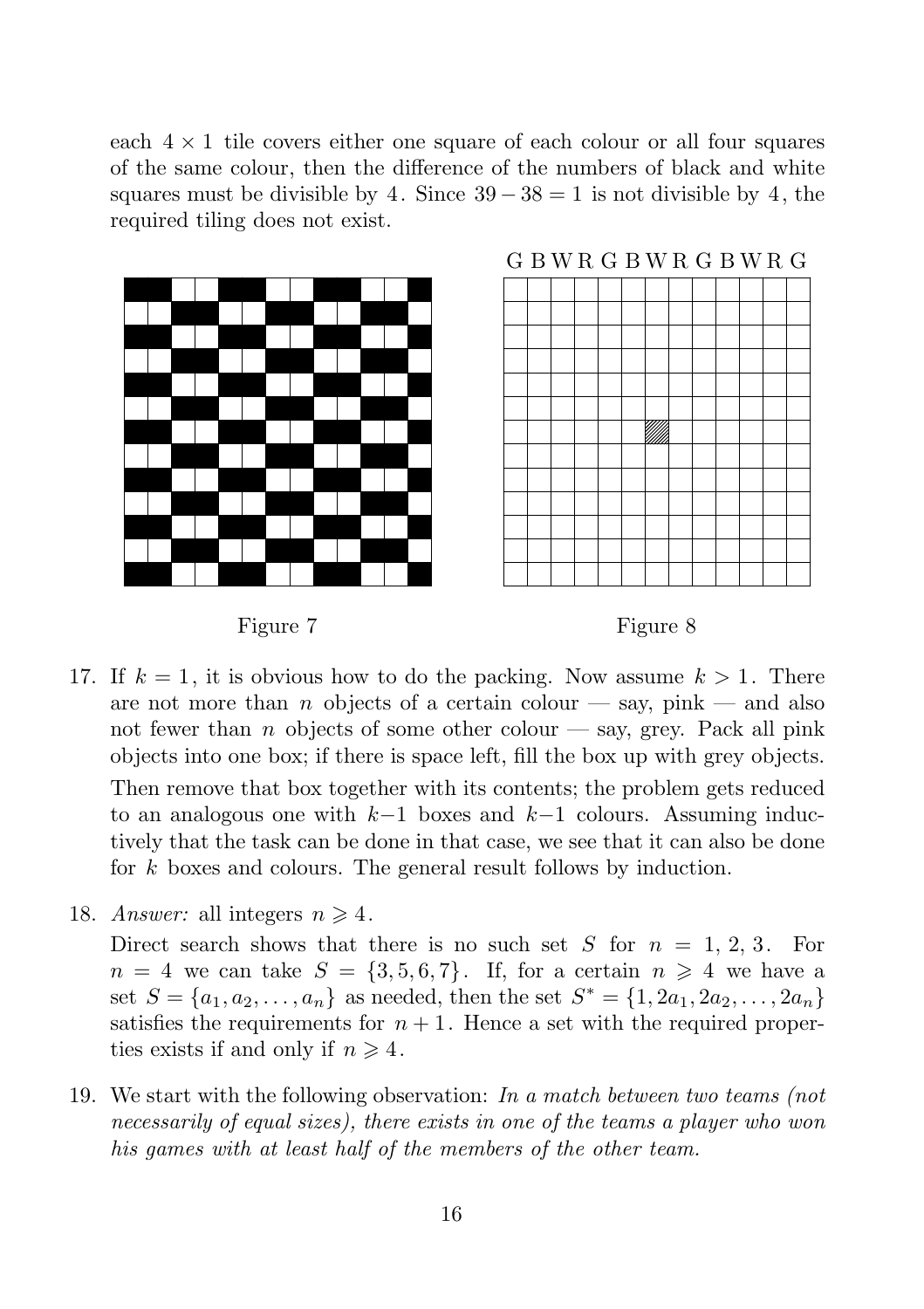Indeed: suppose there is no such player. If the teams consist of  $m$  and *n* members then the players of the first team jointly won less than  $m \cdot \frac{n}{2}$ 2 games, and the players of the second team jointly won less than  $m \cdot \frac{n}{2}$ 2 games — this is a contradiction since the total number of games played is mn, and in each game there must have been a winner.

Returning to the original problem (with two equal teams of size 1000), choose a player who won his games with at least half of the members of the other team — such a player exists, according to the observation above, and we shall call his team "first" and the other team "second" in the sequel. Mark this player with a white hat and remove from further consideration all those players of the second team who lost their games to him. Applying the same observation to the first team (complete) and the second team truncated as explained above, we again find a player (in the first or in the second team) who won with at least half of the other team members. Mark him with a white hat, too, and remove the players who lost to him from further consideration.

We repeat this procedure until there are no players left in one of the teams; say, in team  $Y$ . This means that the white-hatted players of team  $X$ constitute a group with the required property (every member of team Y has lost his game to at least one player from that group). Each time when a player of team  $X$  was receiving a white hat, the size of team  $Y$  was reduced at least by half; and since initially the size was a number less than  $2^{10}$ , this could not happen more than ten times.

Hence the white-hatted group from team  $X$  consists of not more than ten players. If there are fewer than ten, round the group up to ten with any players.

20. Answer: 1.

Let  $1 \leqslant g \leq h \leq i \leq n$  be fixed integers. Consider all *n*-digit numbers  $a = \overline{a_1 a_2 \dots a_n}$  with all digits non-zero, such that  $a_g = 1$ ,  $a_h = 9$ ,  $a_i = 9$ ,  $a_j = 8$  and this quadruple 1998 is the leftmost one in a; that is,

 $\sqrt{ }$  $\int$  $\overline{\mathcal{L}}$  $a_l \neq 1$  if  $l < g$ ;  $a_l \neq 9$  if  $g < l < h$ ;  $a_l \neq 9$  if  $h < l < i$ ;  $a_l \neq 8$  if  $i < l < j$ .